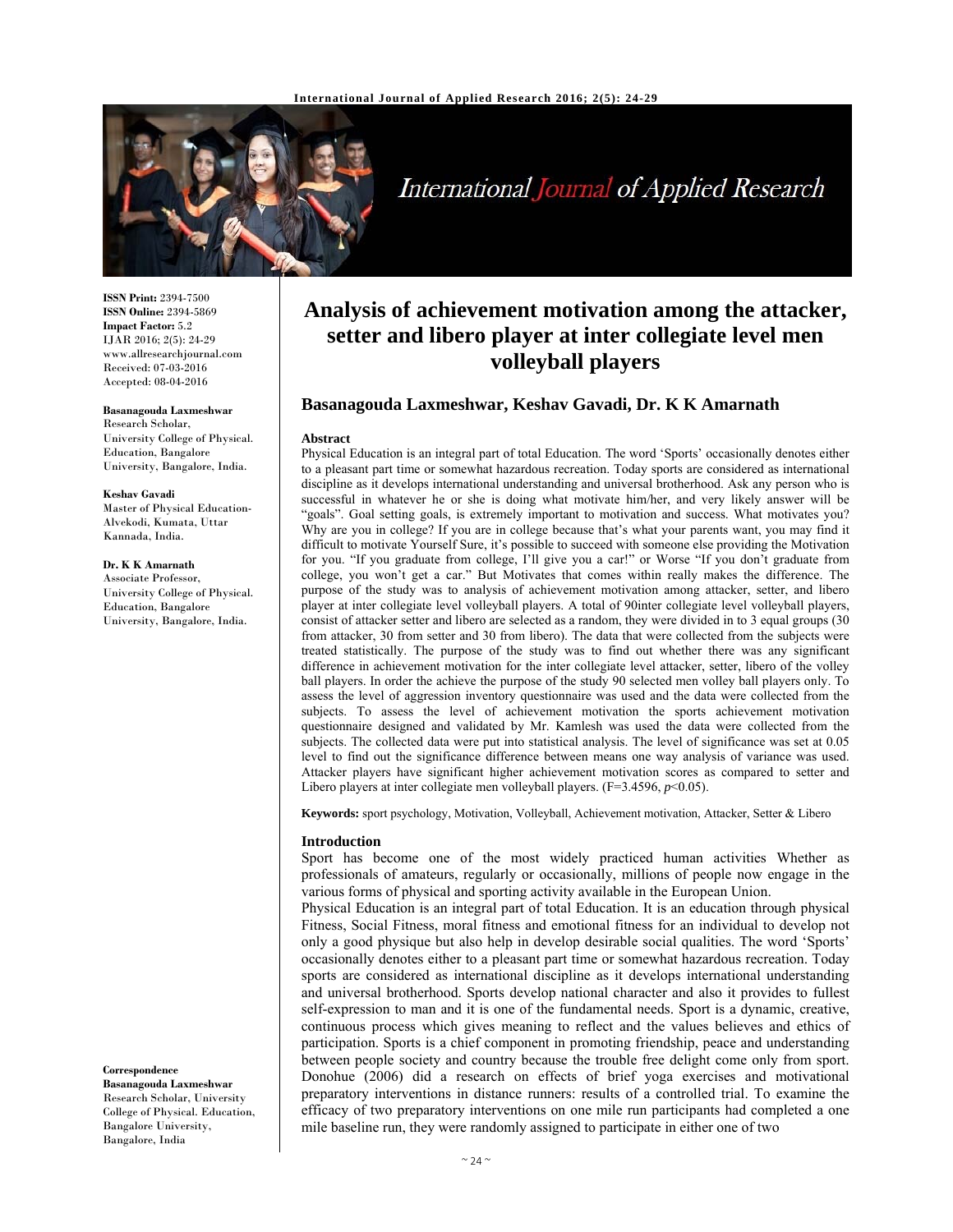interventions (brief yoga exercises, motivational shouting exercises) or a no intervention control condition. Experimental conditions were implemented one week after the baseline run about 20 minutes before a second one mile trial.

**Result:** participants assigned of the effect was small, participants assigned to yoga exercises showed significant improvements in running performance relative to control condition participants. Consumer satisfaction ratings indicated that participants who were assigned to the motivational and yoga exercise groups liked their interventions more than those assigned to the control group.

#### **Sport Psychology**

Sports psychologist is the scientific study of people and their behaviors in sport. The main job of a sports psychologist is to recognize how participation in sport exercise and physical activity enhances a person's development. Sport psychology is a specialization within psychology that seeks to understand psychological/mental factors that affect performance in sports, physical activity and exercise and apply these to enhance individual and team performance. It deals with increasing performance by managing emotions and minimizing the psychological effects of injury and poor performance. Some the most important skills taught are goal setting relaxation, visualization, self-talk awareness and control, concentration, using rituals, attribution training, and per iodization.

#### **Motivation**

Ask any person who is successful in whatever he or she is doing what motivate him/her, and very likely answer will be "goals". Goal setting goals, is extremely important to motivation and success. What motivates you? Why are you in college? If you are in college because that's what your parents want, you may find it difficult to motivate Yourself Sure, it's possible to succeed with someone else providing the Motivation for you. "If you graduate from college, I'll give you a car!" or Worse "If you don't graduate from college, you won't get a car." But Motivates that comes within really makes the difference.

So honest with yourself are you genuinely interested in going in College? Have you set realistic goals for yourself? How can you develop the internal motivation that really counts? When it comes to motivation, KNOWING is not important as DOING.

#### **Volley Ball**

Volleyball is a typical American game. It was invented by "William, G, Moran" Physical Director of Holyoake YMCA Mass, U.S.A. in the year 1895.he wanted to introduce a game to the members of his YMCA with a view to provide a suitable recreational game less strenuous then that of Basket Ball. There was at the time, a game called "Minton" in which at worsted yarn ball was batted back and forth over a 7 foot net with help of a racket. Morgan modified this game by eliminating the rocket and worsted yarn ball and experimented with an inflected basketball bladder, which was batted with the hands on over the net. He introduced this game in his gymnasium and he called this game as 'Mintonette'. Since the basketball bladder was not conducive for proper play, a new ball devised though the help of a sports company. Dr. A.T. Haisteds of spring field

College, gave the application of "Volley Ball" to this game, since the idea of the play was to volley the ball to and fro over the net.

#### **Statement of the Problem**

The purpose of the study was to analysis of achievement motivation among attacker, setter, and libero player at inter collegiate level volleyball players.

#### **Hypothesis**

It was hypothesized that there will be a significant of achievement motivation among the attacker, setter, and libero player at inter collegiate level volleyball players.

#### **Delimitation**

The present study was delimited in the following aspects.

- 1) The study will be restricted to 30 attacker, 30 setter, 30 libero players.
- 2) The age limit of the subject will be limited to the range of 18 to25 years.
- 3) The study was restricted to two psychological variables namely achievement motivation and aggression were analyzed.
- 4) Only standardized questionnaire was measured the psychological variables.

A) M. L. Kamalesh questionnaire for achievement motivation.

#### **Limitation**

The limitation of the present study is as follows

- 1) The food habits, other regular habits and life style are not controlled.
- 2) The regular activities of the students will not be controlled.
- 3) Family background of the subject will not be considered.
- 4) Environmental factors, which contribute to the mental ability of the players, were not into consideration.
- 5) The response of the subject to the questionnaire might not be honest in all cases and this was recognized as a limitation.

#### **Significance of the Study**

- 1) The study will be helping the players to find out psychological factors.
- 2) The study will help the coaches.

## **Definition of Terms**

#### **Achievement Motivation**

Achievement motivation is an effective arousal state directing behavior in an achievement oriented activity cognitively apprised as potentially satisfying. The desire to accomplish difficult tasks and overcome obstacles. More specifically, when an individual is not so much concerned with success or failure in a given task as with attaining a certain standard set for him or herself.

#### **Attacked**

An offensive shot where a player returns the ball to the opponent's court. Normally this is done in a manner where the attacker hits the ball above the height of the net in a downward direction toward the floor.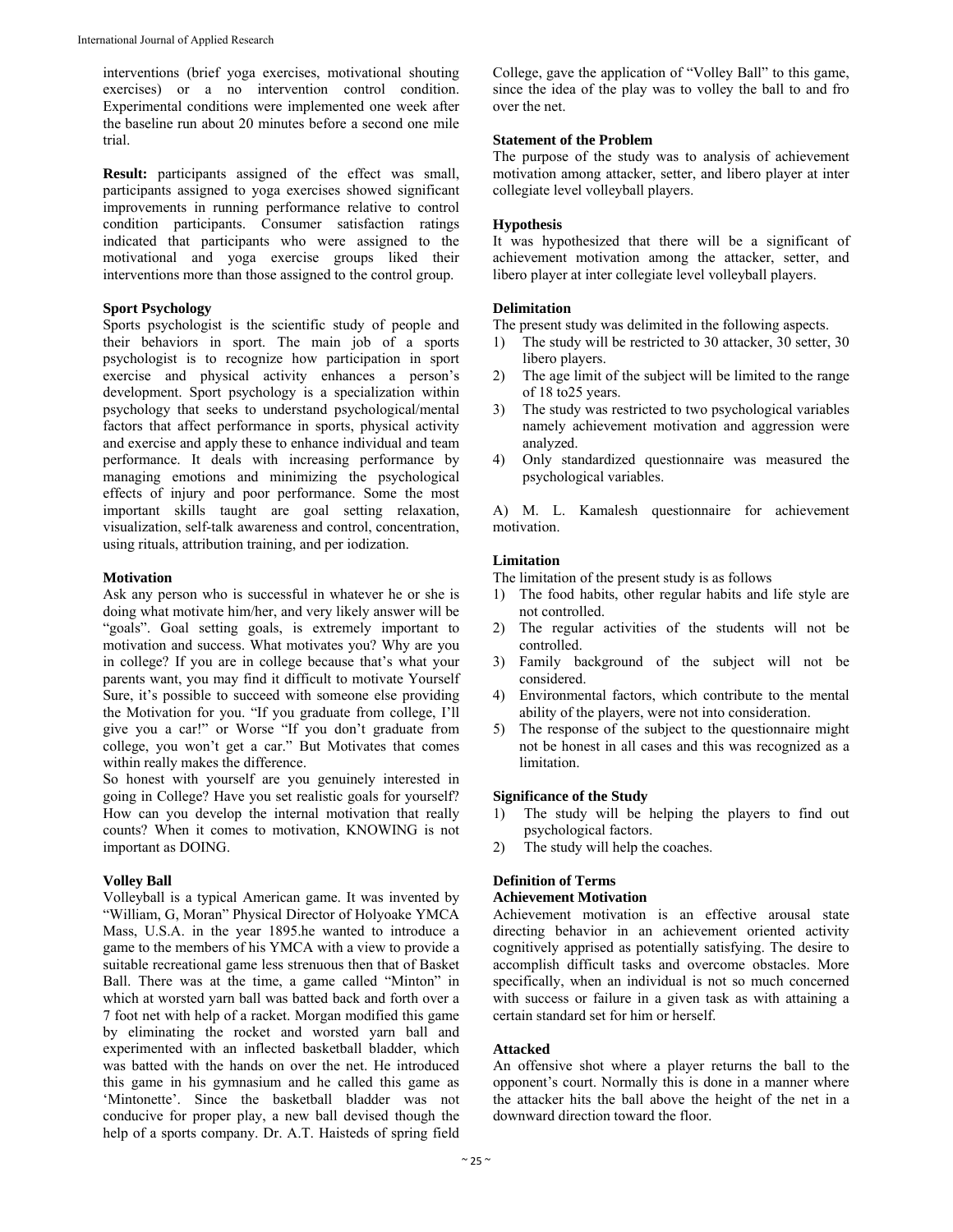#### **Setter**

Setters have the task for orchestrating the offense of the team. They aim for second touch and their main responsibility is to place the ball in the air where the attacker can hit the ball into the opponents' court in the easiest way possible. They have to be able to operate with the hitters with variety and break up the enemy's block. Setters need to have swift and skilful appraisal and tactical accuracy, and must be quick at moving around the court.

#### **Libero**

"Lee beh rob" –Lee—means to act against the wind from same side of the two part and dictionary word.

#### **Methodology**

#### **Selection of Subjects**

A total of 90 inter collegiate level volleyball players, consist of attacker setter and libero are selected as a random, they were divided in to 3 equal groups (30 from attacker, 30 from setter and 30 from libero)

#### **Selection of Variables**

The research scholar reviewed the available scientific literature, books, journals, periodicals, and magazine and research papers pertaining to the study. Taking into consideration of the importance of these variables and the feasibility criteria for these following variables were selected for the investigator.

 $\triangleright$  Achievement motivation

### **Collection of Data**

The administration of the test and the method of the collection data were explained questionnaire.

## **Psychological Variables**

Achievement motivation laws measured by using questionnaire.

#### **Achievement Motivation**

Motivation was measured through achievement motivation questionnaire prepared by M. L.Kamlesh

Achievement motivation was given to all investigation; the computed questionnaire was scored as follows.

For items 1,3,4,9,10,11,12,13,16,17 and 20 the responded answer "a" scored two points: if he answer "B" scored only zero points.

For items 2, 5, 6, 7, 8, 14, 15, 18 and 19 the responded answer "b" is scores 2 points, if he answer "a" scored only zero points.

The larger the score, higher the achievement motivation of the subject

(The copy of the questionnaire was given in Appendix-I).

#### **Statistical Techniques**

The data that were collected from the subjects were treated statistically. To find out the significance difference among the attacker, setter and libero with their achievement motivation for that Analysis of Variance (ANOVA) was used to find out any significant difference among the group.

#### **Analysis and Interpretation of Data**

**Hypothesis:** There is no significant difference between three groups of players (Attackers, Setter and Libero) at inter collegiate men Volleyball players respect to achievement motivation scores.

To achieve this hypothesis, the one way NAOVA test was applied and the results are presented in the following table.

**Table:** Results of ANOVA test between three groups of players (Attackers, Setter and Libero) at inter collegiate men Volleyball players respect to achievement motivation scores

| <b>Source of variation</b> | Degrees of freedom | <b>Sum of squares</b> | <b>Mean sum of squares</b> | <b>F-value</b>      | <b>P-value</b> |
|----------------------------|--------------------|-----------------------|----------------------------|---------------------|----------------|
| Between groups             |                    | 86.67                 | 43.33                      |                     |                |
| Within groups              |                    | 1089.73               | 12.53                      | 3.4596<br>$0.0358*$ |                |
| Total                      | 89                 | 1176.40               |                            |                     |                |
| $n \le 0.05$               |                    |                       |                            |                     |                |

\* *p*<0.05

From the results of the above table it can be seen that, the three groups of players (Attackers, Setter and Libero) at inter collegiate men Volleyball players differ statistically significant respect to achievement motivation scores (F=3.4596, *p*<0.05) at 5% level of significance. Hence, the null hypothesis is rejected and alternative hypothesis is

accepted. It means that, the attacker players have significant higher achievement motivation scores as compared to Setter and Libero players at inter collegiate men Volleyball players. The mean of achievement motivation scores are also presented in the following figure.

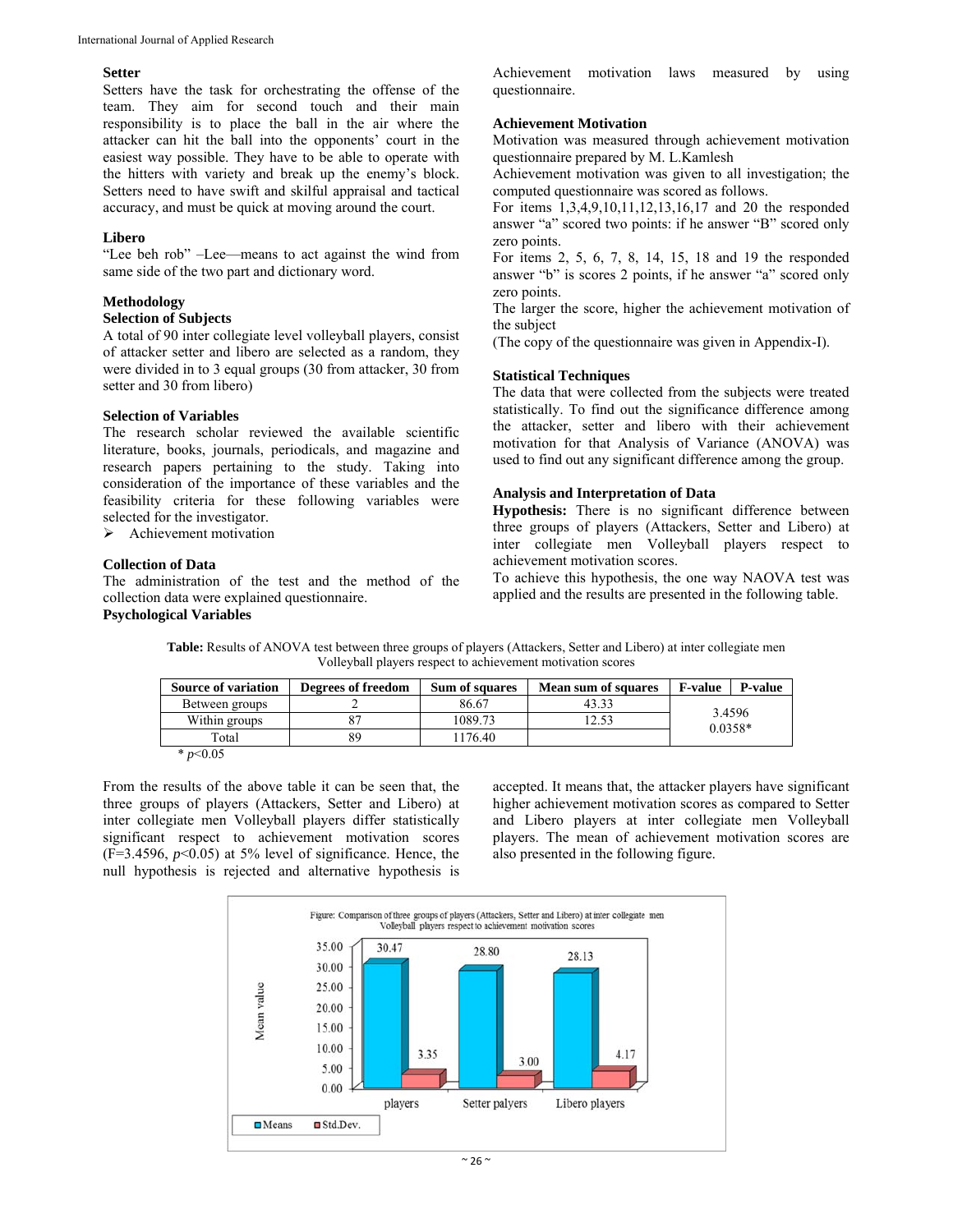**Sub Hypothesis:** There is no significant difference between Attackers and Setter players at inter collegiate men Volleyball players respect to achievement motivation scores.

To achieve this hypothesis, the t- test was applied and the results are presented in the following table.

**Table:** Results of t-test between Attackers and Setter players at inter collegiate men Volleyball players respect to achievement motivation scores

| <b>Players</b>  | Mean    | SD.    | t-value | p-value   |
|-----------------|---------|--------|---------|-----------|
| Attacker player | 30.4667 | 3.3501 | 2.0303  | $0.0469*$ |
| Setter player   | 28.8000 | 2.9989 |         |           |

 $\frac{1}{2}$  *p* < 0.05



**Sub Hypothesis:** There is no significant differences between Attacker and Libero players at inter collegiate men Volleyball players respect to achievement motivation scores.

To achieve this hypothesis, the t- test was applied and the results are presented in the following table.

**Table:** Results of t-test between Attacker and Libero players at inter collegiate men Volleyball players respect to achievement motivation scores

| <b>Players</b>  | Mean    | <b>SD</b> | t-value | p-value   |
|-----------------|---------|-----------|---------|-----------|
| Attacker player | 30.4667 | 3.3501    | 2.3904  | $0.0201*$ |
| Libero player   | 28.1333 | 4.1666    |         |           |
| * $p<0.05$      |         |           |         |           |

From the results of the above table it can be seen that, the Attackers and Libero players at inter collegiate men Volleyball players differ statistically significant respect to achievement motivation scores (t=2.3904, *p*<0.05) at 5% level of significance. Hence, the null hypothesis is rejected and alternative hypothesis is accepted. It means that, the attacker players have significant higher achievement motivation scores as compared to Libero players at inter collegiate men Volleyball players. The mean of achievement motivation scores are also presented in the following figure.



**Sub Hypothesis:** There is no significant differences between Setter and Libero players at inter collegiate men

Volleyball players respect to achievement motivation scores.

From the results of the above table it can be seen that, the Attackers and Setter players at inter collegiate men Volleyball players differ statistically significant respect to achievement motivation scores ( $t=2.0303$ ,  $p<0.05$ ) at 5% level of significance. Hence, the null hypothesis is rejected and alternative hypothesis is accepted. It means that, the attacker players have significant higher achievement motivation scores as compared to Setter players at inter collegiate men Volleyball players. The mean of achievement motivation scores are also presented in the following figure.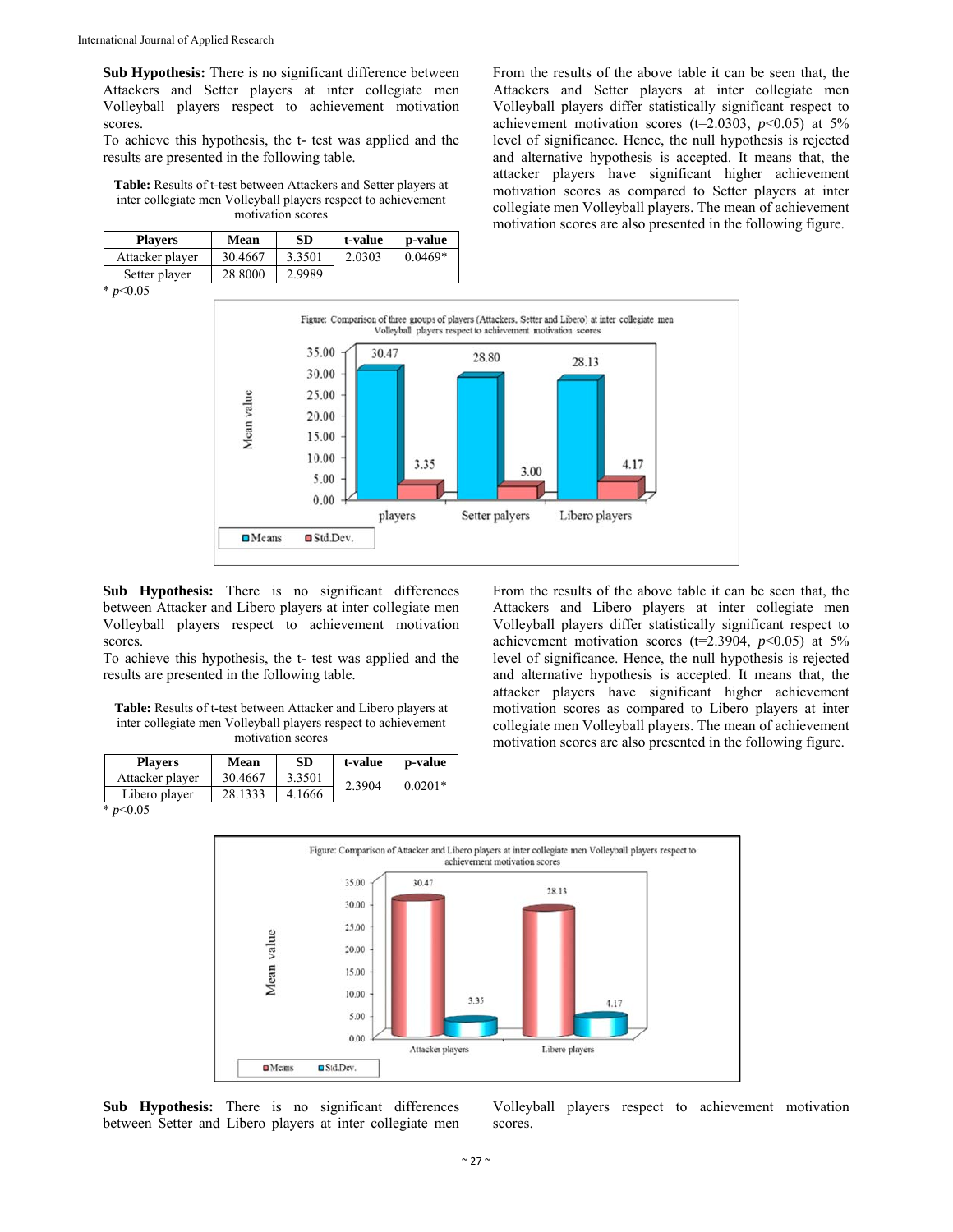To achieve this hypothesis, the t- test was applied and the results are presented in the following table.

**Table:** Results of t-test between Setter and Libero players at inter collegiate men Volleyball players respect to achievement motivation scores

| Plavers       | Mean    | SD     | t-value | p-value |
|---------------|---------|--------|---------|---------|
| Setter player | 28.8000 | 2.9989 | 0.7113  | 0.4798  |
| Libero player | 28 1333 | 4.1666 |         |         |

From the results of the above table it can be seen that, the Atta Setter and Libero players at inter collegiate men Volleyball players do not differ statistically significant respect to achievement motivation scores  $(t=0.7113, p>0.05)$ at 5% level of significance. Hence, the null hypothesis is accepted and alternative hypothesis is rejected. It means that, the Setter and Libero players at inter collegiate men Volleyball players respect to achievement motivation scores have similar achievement motivation scores. The mean of achievement motivation scores are also presented in the following figure.



#### **Discussion on findings**

In view of the formulation of hypotheses the following results were emphasized based on the analysis of data

The result of the study shows that there has no significant difference in the achievement motivation among attacker, setter, libero between these variables have better in achievement motivation

#### **Summary**

The purpose of the study was to find out whether there was any significant difference in achievement motivation for the inter collegiate level attacker, setter, libero of the volley ball players.

In order to achieve the purpose of the study, 90 selected men volley ball players only. To assess the level of aggression inventory questionnaire was used and the data were collected from the subjects. To assess the level of achievement motivation the sports achievement motivation questionnaire designed and validated by Mr. Kamlesh was used the data were collected from the subjects. The collected data were put into statistical analysis. The level of significance was set at 0.05 level to find out the significance difference between means one way analysis of variance was used.

#### **Conclusion**

On the basis of the interpretation of the data the following appropriate conclusions are drawn from the study.

 Attacker players have significant higher achievement motivation scores as compared to setter and Libero players at inter collegiate men volleyball players. (F=3.4596, *p*<0.05)

#### **Suggestions**

- 1. Similar study may be conducted taking to the other psychological variables.
- 2. Similar study may be conducted for school, state, national and university level Volleyball players.
- 3. Similar study may be conducted among different sports and games.
- 4. Similar study may be conducted among female Volleyball players.
- 5. Similar study can be conducted among different age groups in different disciplines.

#### **Reference**

- 1. Arkes HR, Garske JP. Psychological Theories of Motivation (2nd End,) Monterey C.A. Brooks, 1982, 56.
- 2. Ambeim, Daniel D. modem principle of athletic training, Published by The C. V Mospy company, U.S.A, edition-1985, 196.
- 3. Burarke AG, Hayal PS, Rajendar Singh. Relationship on Achievement motivation and Attribution to performance outcome in competitive Athletic, souvenir VII national conference of sport psychology, Thiruvananthapuram.
- 4. Charles Bucher A, Deborah Wuest A. Foundations of physical education and sports (Saint Louis: Times mirror/mosby college publishers, 1987, 57.
- 5. Sesai DB. Research on Achievement motivation (London: Macmillan Book company, 1970, 64.
- 6. Diane L Gill. Psychological Dynamics of sort (IIIinois: Human kinematics publishers, Inc. 1986, 57.
- 7. Anita Ghosh. Achievement motivation among national and international Sportsmen, Souvenir, First International and sixth national conference on sports Psychology, (New Delhi: February 1914, 26.
- Lenny B. women aggression in Achievement situations. Psychological bulletin, 1997, 1-13.